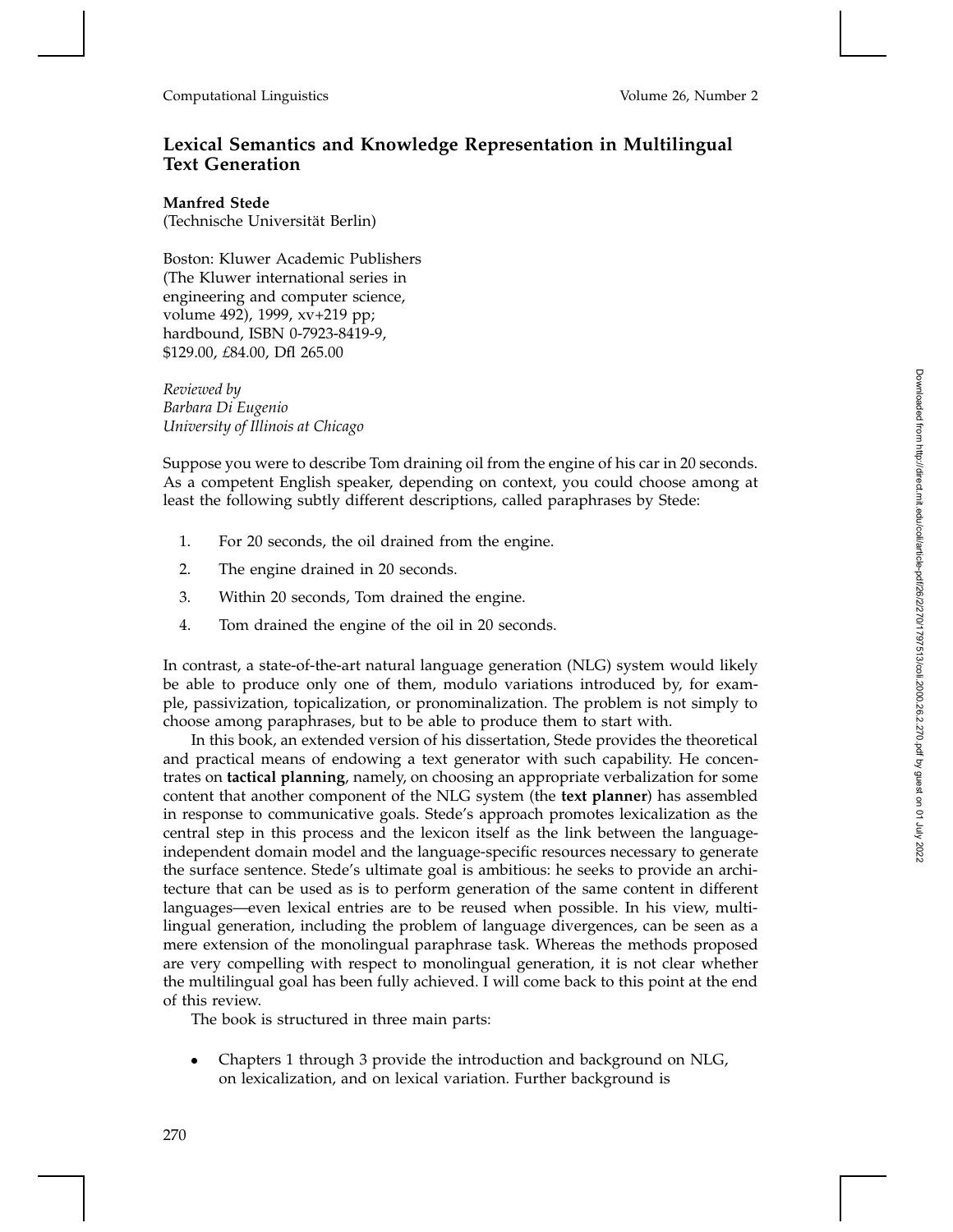sprinkled throughout the book, in particular regarding verbal aspect (Chapter 4) and lexical semantics (Chapter 6).

- Chapters 4 through 8 constitute the core of the book; I will discuss them below.
- Finally, Chapter 9 showcases the paraphrasing capabilities of the generator through a number of examples. Chapter 10 is an interesting although occasionally weak description of how the approach can be extended to generate paragraphs, not just sentences. Chapter 11 summarizes the relation between the author's and others' approaches, and speculates on a few directions for future research.

At first I found Chapters 4 through 8 slightly overwhelming, as they introduce several levels of representation, each with its own terminology and acronyms. However, at a second, more-careful, reading, everything falls into place. The resulting approach has at its center a lexicon that partly implements current theories of lexical semantics such as Jackendoff's (1990) and Levin's (1993). The lexicon is used to mediate and map between a language-independent domain model and a language-dependent ontology widely used in NLG, the Upper Model (Bateman 1990). Although the idea of a two-level representation accommodating language-neutral and language-specific requirements is not new (see for example Nirenburg and Levin [1992], Dorr and Voss [1993], and Di Eugenio [1998]), Stede is among the few who make effective use of those two levels in a complex system.

Chapter 4 presents the domain model built by means of the description logic system LOOM (MacGregor and Burstein 1991). Stede is specifically interested in verbalizations of situations, to use his own neutral term. Thus, the domain model contains a representation for categories such as states, activities, and events that Stede nicely synthesizes from linguistic work on aspect.<sup>1</sup>

Chapter 5 discusses the different levels of representation used by the generator: the language-neutral level of **situation specifications** (SitSpecs), built as instantiations of portions of the domain model; and the language-specific level of **semantic sentence specifications** (SemSpecs), written in terms of Upper Model concepts and relations. Importantly, SemSpecs are lexicalized. A SemSpec for a sentence is built by collecting all possible verbalization options that cover a subset of the meaning expressed by the SitSpec to be verbalized, and combining them appropriately. In the same way that the domain model provides the foundation for the well-formedness of SitSpecs, the Upper Model guarantees that a SemSpec can actually be correctly converted to linguistic output.

Chapter 6 describes the lexicon. Among other information, each lexical entry provides a denotation, which is a small excerpt of domain-model concepts and relations and represents the meaning associated with the lexical entry, and a **partial SemSpec** (PSemSpec), which describes the contribution of this lexical entry to the SemSpec representing the sentence. A PSemSpec can point to lexical entries in different languages if they are equivalent in denotation (e.g., *rise* in English and *steigen* in German). The correspondence between denotation and PSemSpec is maintained by coindexed variables.

Chapter 7 presents the lexical resources to generate verbal alternations. Stede is interested in alternations that change verbal meanings, such as the resultative–causative

<sup>1</sup> Stede argues that it is not contradictory to develop a language-independent ontology by exploiting some linguistic research.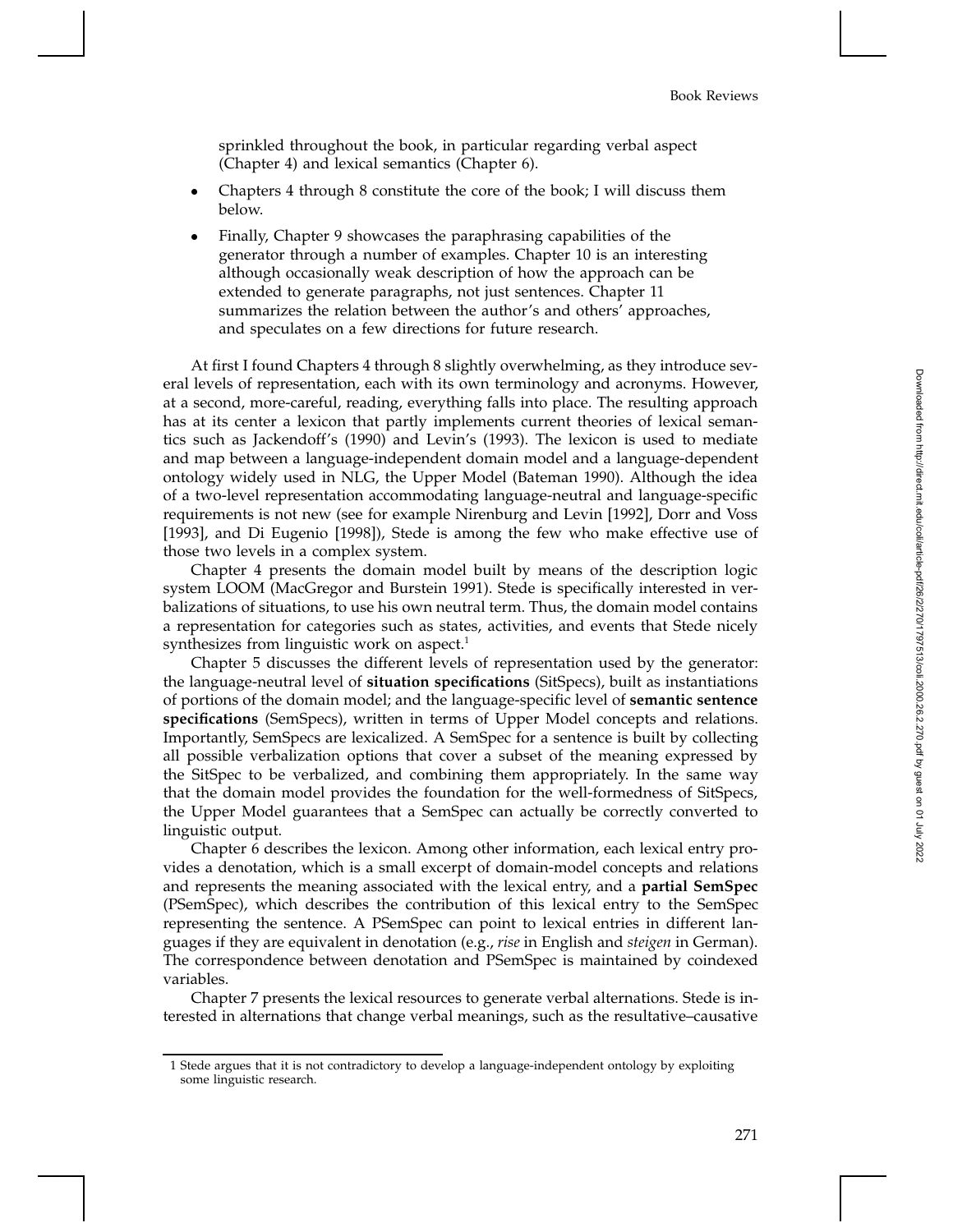## Computational Linguistics Volume 26, Number 2

alternation that transforms an activity into an event (e.g., paraphrase 4 in the example at the beginning of this review is the resultative–causative version of paraphrase 1). Stede encodes such transformations, which he derives from work by Jackendoff (1990) and Levin (1993), as rules that are attached to the lexical entry of each verb that can undergo that transformation. Stede assumes that these rules are monotonic, that is, they only add components of meaning to a base form but don't eliminate any. As Stede concedes, this assumption may be too strong, although it appears to be appropriate for the examples he presents.

Chapter 8 presents the computational architecture (his system is called MOOSE) and the procedures that first generate all possible verbalization options (interestingly, by exploiting LOOM subsumption check) and then combine them to find the best one. The architecture has a "plug" for preference parameters, such as formality, that are used to choose a paraphrase over another. The link between preference parameters and SemSpecs is through other aspects of lexical entries also discussed in Chapter 6, such as **connotation**, that concern stylistic features. As previously mentioned, Chapter 9 shows the computational architecture at work through a range of examples.

Two aspects of the book left me somewhat unsatisfied. I did not expect a formal evaluation, which is still an open problem for NLG, and that appears to be very difficult given the complex nature of Stede's work. However, I would have liked some information regarding the size of the knowledge base and of the lexicon. I would also have liked to know whether an exhaustive experimentation with the prototype has been carried out and answers to questions such as: does MOOSE ever fail to produce a verbalization? does MOOSE ever produce an infelicitous one?

The second aspect is whether the multilingual goal has been satisfactorily achieved, given the closeness of the two chosen languages, English and German. Obviously, different languages require different lexicons and at least different portions of the Upper Model. However, it is unclear whether the computational flow of information embodied in the architecture in Stede's Figure 8.1 can remain unchanged when tackling less closely related languages. Stede acknowledges this problem at the beginning of Chapter 3, but does not revisit it later; in fact he does not even mention it as an issue for future work.

I recommend the book not only to researchers interested in text generation and in machine translation, but to everybody interested in the relationship between languageindependent knowledge representation and language-specific ontologies. Whereas the hypothesis that the missing link between the two is the lexicon is not surprising nowadays, Stede's specific proposal is well defined and effective.

## **References**

- Bateman, John A. 1990. Upper modeling: Organizing knowledge for natural language processing. In *Proceedings of the Fifth International Workshop on Natural Language Generation*, Pittsburgh, PA.
- Di Eugenio, Barbara. 1998. An action representation formalism to interpret natural language instructions. *Computational Intelligence*, 14(1):89–133.
- Dorr, Bonnie J. and Clare R. Voss. 1993. Machine translation of spatial expressions: Defining the relation between an

interlingua and a knowledge

representation system. In *Proceedings of the 12th National Conference on Artificial Intelligence (AAAI-93)* .

Jackendoff, Ray. 1990. *Semantic Structures* . The MIT Press, Cambridge, MA.

- Levin, Beth C. 1993. *English Verb Classes and Alternations: A Preliminary Investigation* . University of Chicago Press.
- MacGregor, Robert and Mark H. Burstein. 1991. Using a description classifier to enhance knowledge representation. *IEEE Expert*, 6(3):41–46.